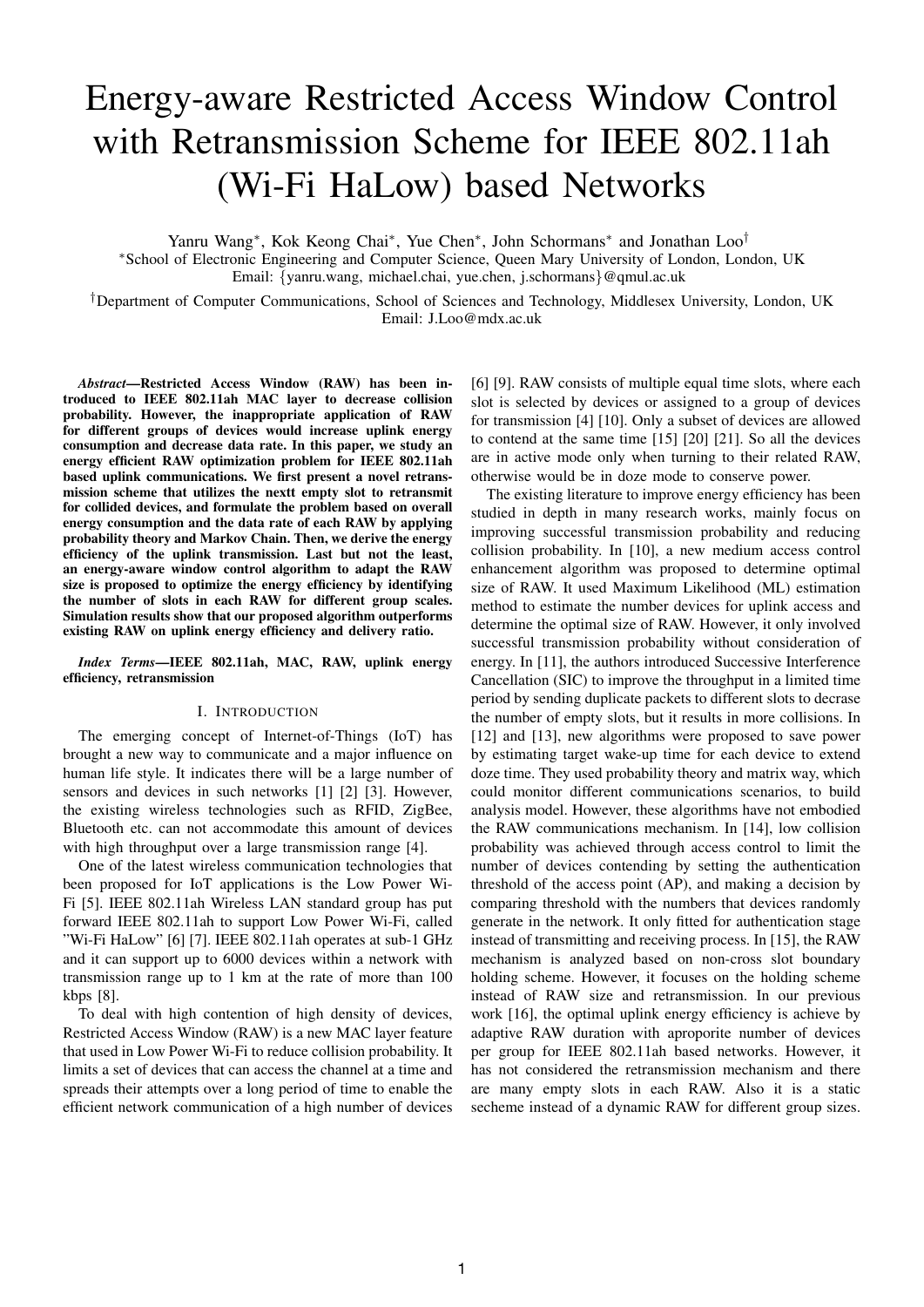The aforementioned literatures laid a solid foundation in improving energy efficiency based on transmission probability and reducing collision for IEEE 802.11ah. Less work has been done to optimize the energy efficiency with joint consideration of RAW size based on clustering size and retransmission control. To address the above joint consideration, we study an optimization problem aiming at maximizing uplink energy efficiency in IEEE 802.11ah based networks. We focus on RAW control with retransmission scheme to alleviate the empty slots waste and increase the amount of data being tranmitted when consuming one Joule energy. The main contribution of this paper are summarized as follows:

- 1) The novel re-transmission scheme is presented to reuse the empty time slots in one RAW. For random selection in uplink communications, there are some empty slots without devices to choose, while some slots contains more than one device to attempt accessing. Motivated by that, novel retransmission scheme is designed to alleviate idle slots waste, which could decrease the idle listenning comsumption and improve the number of packets transmitted in a certain time period.
- 2) The accessing process of each time slot in RAW based on novel retransmisson scheme is formulated by probability theory and Markov Chain. As for the novel retransmission scheme, there is dependency between the adjacent slots. The number of devices in a time slot to attempt accessing the channel relies on the state of the previous slot. So probility theory is applied to show the likelihood of different state for one slot and Markov Chain is a good candicate to monitor the dependency.
- 3) A energy-aware RAW control with retransmission scheme based on group size is proposed to optimize uplink energy efficiency for IoT applications. The scheme is applicable for AP to dynamically estimate the adaptive RAW size for various group size based on the novel retransmission, which is for the collided devices to retranmit its packet efficiently.
- 4) An optimal RAW duration for IEEE 802.11ah MAC layer is mathematical derived by applying Gradient Descent approach, an efficient optimization tool for the global optimization problem with a large search scale. And the simulation results demonstrate the effect of the RAW control.

The remainder of the paper is organized as follow. Section II describes system model about IEEE 802.11ah MAC uplink communication with RAW mechanism based on novel retransmission scheme. Problem formulation about accessing process of each time slot in RAW based on retransmission is given in Section III. Section IV presents the derivation of optimal solution and energy-aware RAW control algorithm. Section V provides the simulation results to show the efficacy of algorithm we proposed. Finally, section VI concludes the paper.

## II. SYSTEM MODEL

We consider a single-hop topology for dense IEEE 802.11ah networks as a single Access Point (AP) surrounded by a high number of devices. In IEEE 802.11ah, RAW groups the devices with consideration of the location, traffic, type, energy saving mode etc., and splits the channel into equal time slots [17]. The AP broadcasts all RAW parameters periodically in the beginning of beacon frame called Target Beacon Transmission Time (TBTT) to inform devices which group they belong to and when the group RAW slot occurs, so all devices in this network keep active and listen in TBTT to obtain scheduling information. Since transmissions outside the RAW slot are not protected from collisions at all, devices would keep in sleep mode to save energy except turning to their RAW to attempt accessing the channel [19]. We assume for a RAW, there are  $M$  time slots for  $N$  devices limited by lowest and highest Associated Identifier (AID) of devices (a unique ID, through which the AP can indicate its associated devices) [4] [19]. The number of time slots would dynamically change based on the number of devices that need to exchange uplink information in one group. For focusing on MAC layer, we assume that all packets are always transmitted without error due to the channel impairments.



Fig. 1. System model.



Fig. 2. Operation of RAW.

In IEEE 802.11ah uplink communications, the devices who have buffered data for the AP randomly select a time slot in allocated RAW and attempt to access channel as shown in Fig. 2. If there is only one device in a slot, it could access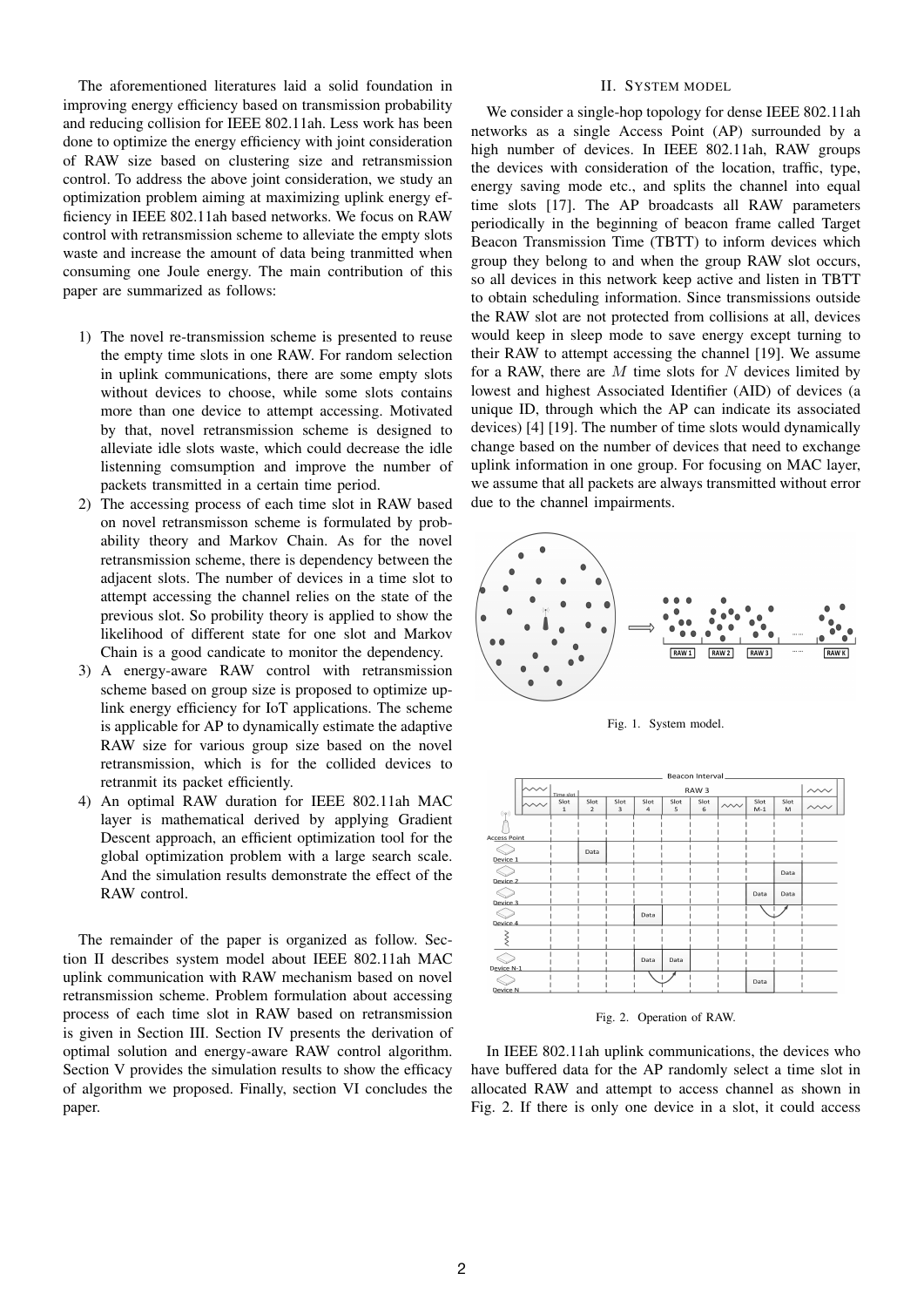directly as Device 1 transmits packet in Slot 2 directly without contention. When there are more than one device choosing the same time slot, for example, Device 3, Device N in Slot M-1, and the same for Device 4 and Device N-1 in Slot 4, they would come into the back-off stage to avoid collision by doubling contention window and trying again until reaching the slot boundary. If accessing successfully, device requests uplink communication by sending PowerSave-poll (PS-poll) message to the AP. AP responses with an ACK to confirm connection. After the first handshake, the device transmits buffered data frame and waits for ACK from AP [18]. We assume if not accessing the channel, it would retransmit in the next slot, for example, when Device N has accessed in Slot M-1, Device 3 retransmits in Slot M, which needs to contend with Device 2, and Device N-1 retransmits in Slot 5 as Device 4 has accessed in Slot 4. But when they can not retransmit successfully in the following slot, they need to retransmit in subsequent allocated RAW. The process is repeated, one RAW by one RAW, until the end of beacon frame.

#### III. PROBLEM FORMULATION

In this section, the process of devices to access channel in IEEE 802.11ah is formulated by probability theory and Markov Chain. Based on that, the energy efficiency is derived.

For uplink communication in MAC layer of IEEE 802.11ah, the number of devices to contend is limited by RAW. Time slots in RAW are selected by devices randomly. Since random selection, the states of each time slot are different, and retransmission makes it depend on the state of previous slot, so Markov Chain is applied to monitor accessing process of each time slot in one RAW.

The way to estimate uplink energy efficiency for one RAW could be divided into four steps:

- 1) Minitoring the accessing and transmission process in each time slot. And formulating the dependency between adjacent slots.
- 2) Calculating probability of different states for one device to transmit single packet successfully in one uplink RAW.
- 3) Estimating the overall energy consumption for one device to attempt accessing the channel for uplink communications and the data rate that could be achieved in one uplink RAW.
- 4) Formulating energy efficiency with data rate and energy consumption of all uplink devices involved for one RAW.

The process in Markov Chain is represented by three parameters j,  $n_j$ ,  $s_j$ , where j is the index of time slot in one RAW;  $n_j$  shows there are  $n_j$  devices to choose the jth time slot;  $s_i$  is the number of devices accessing channel successfully, which is illustrated as Fig. 3.

 $P_d$  is the probability of a certain number of devices to choose this slot, and  $P_s$  is the probability for accessing sucessfully in this slot.

The transition probability of adjacent states could be denoted as Equation 1, where  $P_{ij}$  is the probability to transfer



Fig. 3. Markov Chain.

from slot i to slot j;  $P_{d_n}$  is the probability of there are  $n_j$ devices to choose the same time slot;  $P_{s_n}$  is the probability of successfully accessing in jth slot for  $n_j$  devices;  $i = 0$  is the initial state.

- $P_{d_n}P_{s_n}$  is the probability of successful transmission in first slot.
- $P_{d_n} (1 P_{s_n} )$  is the unsuccessful case in first slot.
- $P_{d_n}P_{s_n}$   $\left(P_{d_n}P_{s_n}(n_j+n_i-s_i)\right)$  is the probability of transmitting successfully in jth time slot.  $(n_i - s_i)$  is the number of devices who choose ith slot when selecting randomly, but fail to access the channel and need to attempt to retransmit in jth slot.
- $P_{d_n} (1 P_{s_n} (n_j + n_i s_i))$  is the probability of unsuccessful transmission in  $jth$  time slot.

As for a time slot in RAW, the probability that there are  $n_k$ devices to choose is

$$
P_{d_n} = \binom{N}{n_k} \left(\frac{1}{M}\right)^{n_k} \left(1 - \frac{1}{M}\right)^{N - n_k},\tag{2}
$$

where  $M$  is the number of time slots contained in one RAW;  $N$  is the number of devices that could be involved in one RAW and intend to access the channel;  $n_k$  is the number of devices to choose the kth time slot.

According to [10], there are two cases for a device to transmit uplink packet successfully in one slot.

• Case 1: a time slot chosen by only one device. This device would transmit a packet successfully without other contending devices.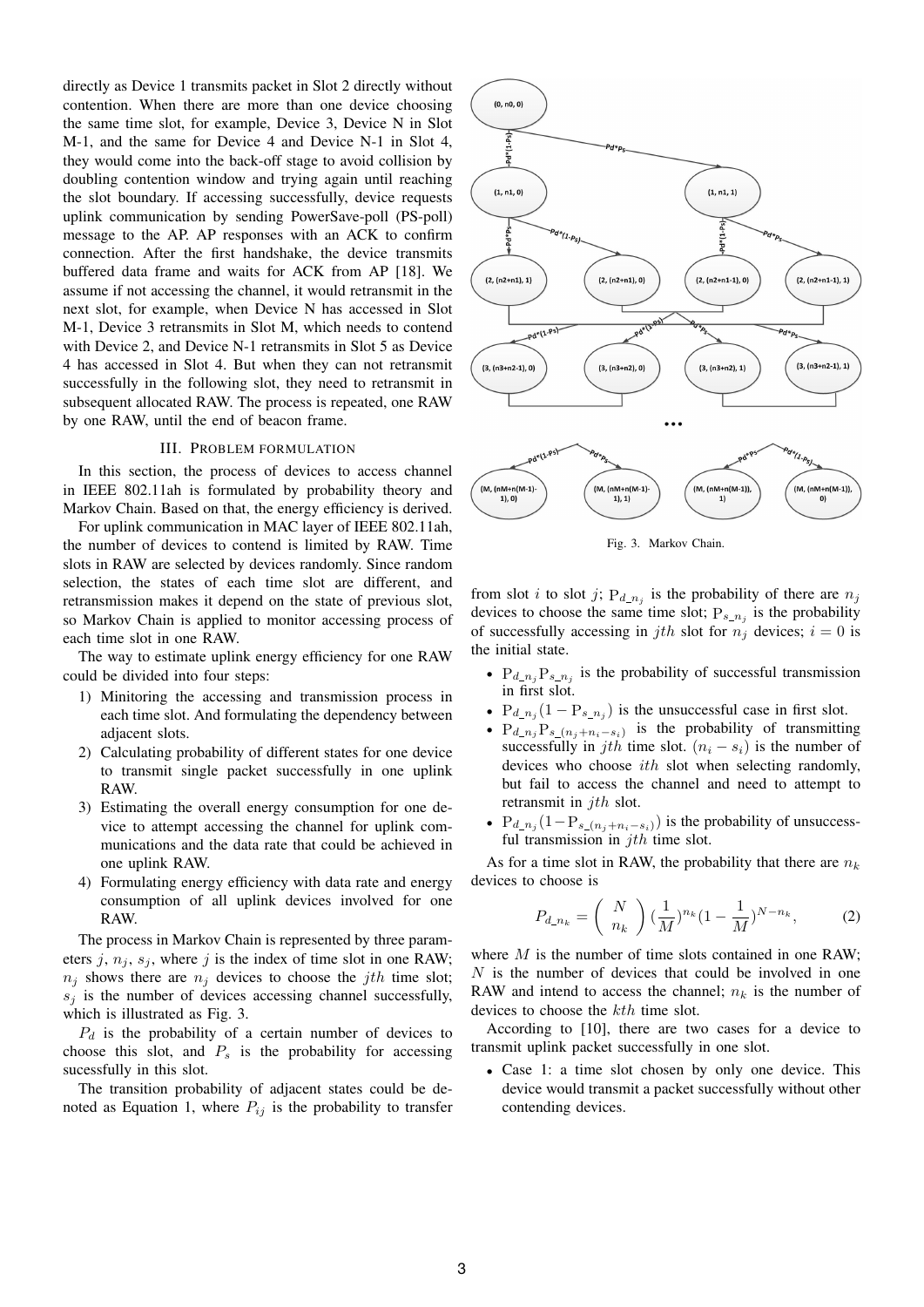$$
P_{ij} = \begin{cases} P_{d\_n_j} P_{s\_n_j}, & if (i = 0, 0 < n_j < N, s_j = 1) \\ P_{d\_n_j} (1 - P_{s\_n_j}), & if (i = 0, 0 < n_j < N, s_j = 0) \\ P_{d\_n_j} P_{s\_ (n_j + n_i - s_i)}, & if (i > 0, 0 < n_j < (N - \sum_{k=0}^{i-1} n_k), s_j = 1) \\ P_{d\_n_j} (1 - P_{s\_ (n_j + n_i - s_i)}), & if (i > 0, 0 < n_j < (N - \sum_{k=0}^{i-1} n_k), s_j = 0) \\ 0, & otherwise \end{cases}
$$
(1)

• Case 2: a time slot chosen by multiple devices. The devices will go into back-off stage, and one of them will succeeds in accessing the channel at the first back-off stage.

So the successful transimission probability could be described as

$$
P_{s_n} = \begin{cases} 1, if(n_k = 1) \\ P_{s_n} = \text{backoff}, if(n_k > 1) \end{cases} (3)
$$

where  $n_k = 1$  denotes the situation as the Case 1;  $(n_k > 1)$  is related to Case 2;  $P_{s_n k_b a k \omega f f}$  is the probability to access channel in first back-off stage as Case 2.

For the Case 2, in view of  $(i-1)$  other contending devices, only one device will success in accessing the channel at the first back-off. The probability of a minimum contention window as the first back-off stage is:  $P_{s_n_k\_backoff} =$ 

$$
\sum_{k=0}^{W_{\min}-1} \left\{ \prod_{0}^{k} \left[ 1 - \frac{1}{W_{\min}} (1 - \frac{k}{W_{\min}})^{n_k - 1} \right] \right\} \frac{\left( 1 - \frac{k+1}{W_{\min}} \right)^{n_k - 1}}{W_{\min}},\tag{4}
$$

where  $W_{\text{min}}$  is the minimal size of contention window.

The total number of packets could be sent in one RAW is

$$
\sum_{0}^{M} s_{k} = \sum_{0}^{M} s_{k-1} + \sum_{0}^{M} s_{k-2},
$$
 (5)

where  $\sum^M$  $\sum_{n=0}^{M} s_{k-1}$  is the number of packets sent as Case 1;  $\sum_{n=0}^{M} s_{k-1}$  $\sum_{i=0}^{\infty} s_{k-2}$ is the number of packets sent as Case 2.

The transmission energy consumption of one RAW is

$$
E_t = E_{t1} \sum_{0}^{M} s_{k-1} + E_{t2} \sum_{0}^{M} s_{k-2} + E_{t3}(N - \sum_{0}^{M} s_k) + E_{con}MN,
$$
\n(6)

where  $E_{t1}$  is the energy consumption when transmitting a packet successfully as Case 1;  $E_{t2}$  is the energy consumption when transmitting a packet successfully as Case 2;  $E_{t3}$  is the energy waste when there is collision when first attempt in selected slot and re-attempt in next slot, so it needs to retransmit in subsequent allocated RAW for this group;  $E_{con}$ is the contention power in one RAW, which is the energy consumed when staying in wake-up mode.

The size of RAW also has the effect on the energy consumption of transmitting overhead information, because when

the window size is too small, the overhead information of each device would be high due to the scheduling information that needs to be transmitted multiple times in a short time. And if the number of devices involved in one RAW is small, it also needs massive scheduling information to realize the whole network communication. So the energy consumption of overhead information is related to  $N$  and  $M$ :

$$
E_{head} = \frac{\alpha}{M} \times \frac{\beta}{N},\tag{7}
$$

where  $\alpha$  is the parameter to indicate the traffic and  $\beta$  is the parameter related to overall number of devices in the scenario.

Energy efficiency of one RAW could be evaluated by the data rate it provides and overall energy consumption including transmission energy and overhead energy. Data rate could be formulated as

$$
R = \frac{\sum_{0}^{M} s_k \times \gamma}{\tau M},
$$
\n(8)

where  $\gamma$  is the packet size and  $\tau$  is the time duration of one time slot.  $\sum_{i=1}^{N}$  $\sum_{i=0}^{n} S_i \times \gamma$  is the total length of packets could be transmitted for N devices in M time slots.  $\tau M$  is the total time of one RAW.

The overall energy consumption consists of transition power and overhead power when  $N$  devices attempt to communicate with AP during one RAW, which could be denoted by

$$
E_{overall} = E_t + NE_{head}.
$$
\n(9)

Thus energy efficiency is

$$
EE = \frac{R}{E_{overall}} = \frac{\gamma \sum_{0}^{M} s_k}{\tau M (E_t + NE_{head})}.
$$
 (10)

In order to estimate the total number of packets transmitted successfully in one RAW  $(\sum_{k=1}^{M} s_k)$ , the average numbers of 0 packets that could be transmitted successfully in each slot are formulated as Equation 11.

Thus energy efficiency is a function related to the number of devices involved  $(N)$  and time slot in one RAW  $(M)$ . We could maximize energy efficiency by finding optimal M based on diverse group size  $(N)$ .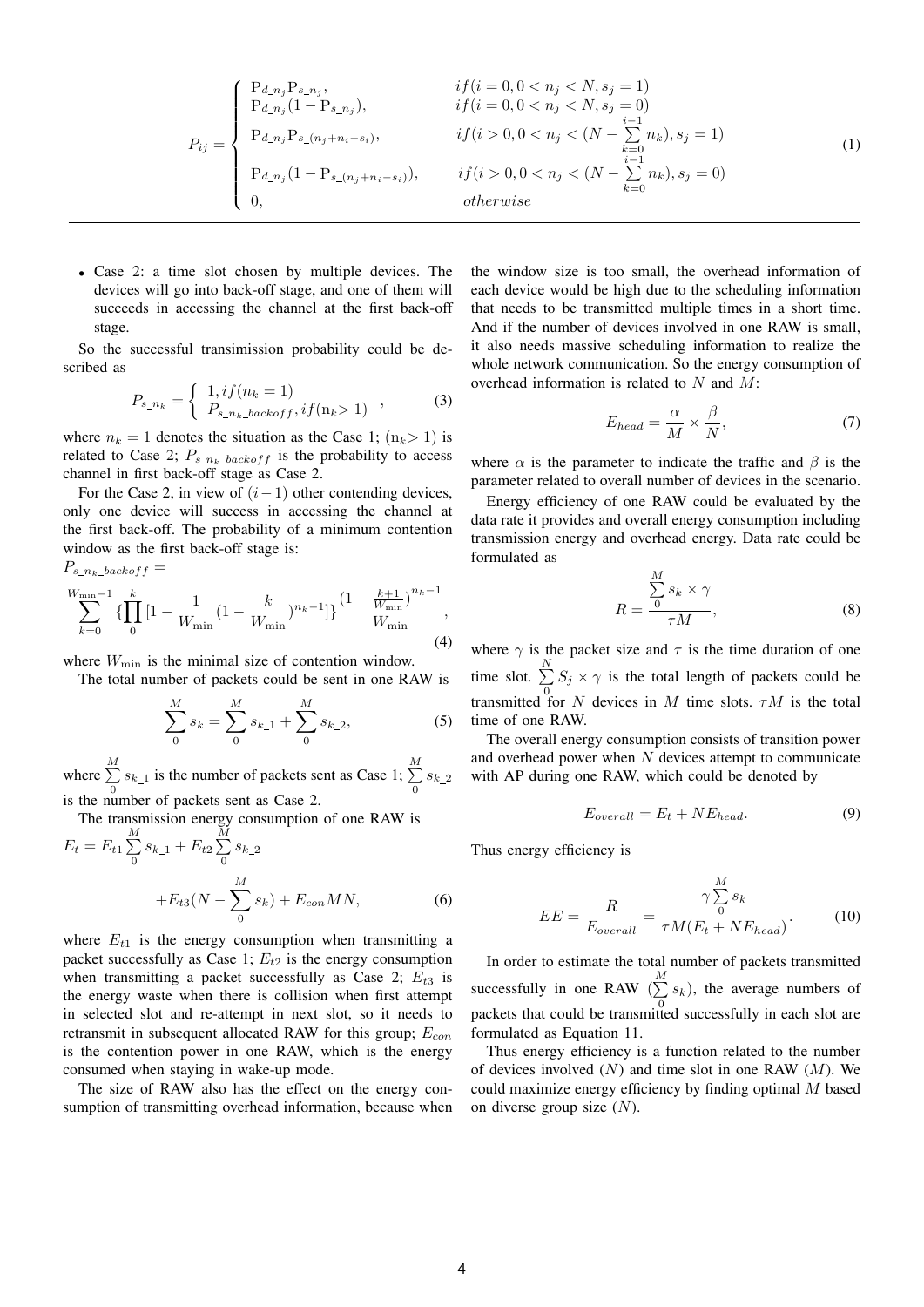$$
s_{1} = \sum_{n_{1}=1}^{N} P_{d_{-n_{1}}} P_{s_{-n_{1}}}
$$
\n
$$
s_{2} = \sum_{n_{2}=1}^{N-n_{1}} \sum_{n_{1}=1}^{N} \underbrace{\left[ P_{d_{-n_{1}}}(1 - P_{s_{-n_{1}}}) P_{d_{-n_{2}}} P_{s_{-}(n_{2}+n_{1})} + P_{d_{-n_{1}}} P_{s_{-n_{1}}} P_{d_{-n_{2}}} P_{s_{-}(n_{2}+n_{1}-1)} \right] }_{\epsilon_{22}}
$$
\n
$$
s_{3} = \sum_{n_{3}=1}^{N-n_{1}-n_{2}} \sum_{n_{2}=1}^{N} \sum_{n_{1}=1}^{N} \underbrace{\left[ \underbrace{\left( \varepsilon_{21}(1 - P_{s_{-}(n_{3}+n_{2})}) + \varepsilon_{22}(1 - P_{s_{-}(n_{3}+n_{2}-1)}) \right) P_{d_{-n_{3}}} P_{s_{-}(n_{3}+n_{2})} + \left( \varepsilon_{21} P_{s_{-}(n_{3}+n_{2})} + \varepsilon_{22} P_{s_{-}(n_{3}+n_{2}-1)} \right) P_{d_{-n_{3}}} P_{s_{-}(n_{3}+n_{2}-1)} \right]_{\epsilon_{33}}
$$
\n
$$
s_{j} = \sum_{n_{j}=1}^{N-1} \sum_{n_{j}=1}^{N-1} \sum_{n_{(j-1)}=1}^{N-2} \dots \sum_{n_{1}=1}^{N} \underbrace{\left[ \underbrace{\left( \varepsilon_{(j-1)1}(1 - P_{s_{-}(n_{j}+n_{(j-1)})}) + \varepsilon_{(j-1)2}(1 - P_{s_{-}(n_{j}+n_{(j-1)}-1)}) \right) P_{d_{-n_{j}}} P_{s_{-}(n_{j}+n_{(j-1)})} - P_{d_{-n_{j}}} P_{s_{-}(n_{j}+n_{(j-1)}-1)} \right]}_{\epsilon_{j_{2}}}
$$
\n
$$
+ \underbrace{\left( \underbrace{\left( \varepsilon_{(j-1)1} P_{s_{-}(n_{j}+n_{(j-1)})} + \varepsilon_{(j-1)2} P_{s_{-}(n_{j}+n_{(j-1)}-1)} \right) P_{d_{-n_{j}}} P
$$

### IV. ENERGY EFFICIENT RAW

In this section, the energy efficient RAW is devied based on novel retransmission scheme.

The energy efficiency from Section III can be simplified as  $E E =$ 

$$
\frac{\gamma(\tau M)^{-1} \sum_{0}^{M} s_k}{E_{t1} \sum_{0}^{M} s_{k-1} + E_{t2} \sum_{0}^{M} s_{k-2} + E_{t2}(N - \sum_{0}^{M} s_k) + E_{con}N + \frac{\alpha \beta}{M}}.
$$
\n(12)

Let  $\xi = \sum^{M}$  $\sum_{i=0}$  s<sub>k</sub> and  $E_{t\_{avg}}$  be the average energy consumption to send a packet successfully in a slot, the energy efficiency could be transfer to

$$
EE = \frac{\gamma \xi}{\tau [ME_{t\_avg}\xi + ME_{t3}(N-\xi) + E_{con}MN + \alpha\beta]}.
$$
\n(13)

 $\xi$  is a function related to  $P_{d_n,k}$  and  $P_{s_n,k}$  which can be denoted as  $\xi = \sum P_{d_n} \times P_{s_n}$ , a monotone increasing function along the increment of the number of time slots, because the amount of packets that could be sent increases with increament of the RAW size. For denominator,  $ME_{t_a}$   $\&$   $\&$  +  $ME_{t3}(N - \xi)$  is a decreasing function, since  $\xi$ increase with enlarging RAW duration and  $E_{t3} \geq E_{t_0}$ . And  $E_{con}MN$  is a increasing function for M, thus denominator is a convex function and the EE is concave with a maximum value.

We find optimal RAW duration for the different group scales based on the novel retransmission scheme to maximize uplink energy efficiency by applying Gradient Descent approach, a fast algorithm to find the optimum of large search space as shown in Algorithm 1.

This algorithm is a standard Gradient Descent approach to find the optimal solution. It starts with an arbitrary value based on a random value, and then compare the existing optimum with a new function result with input that adding a gradient value. When upcoming one performs better, accept new one, otherwise, reserve previous. Step by step to find the optimal value according to gradient descent route.

### V. SIMULATION RESULT AND ANALYSIS

In this section, the optimization algorithm for RAW is evaluated in Matlab. We consider a one-hop topology as described in the system model and apply the energy-aware RAW control to the AP and the novel retransmission scheme to collided devices. Since the objective of the RAW control is to optimize energy efficiency and novel retransmission scheme could improve the number of packets sent in a certain time interval, we simulate the energy efficiency and delivery ratio for different group sizes.

We apply wake-up/sleep mode for all devices. At each RAW, there are  $N$  devices being allocated. When coming to their RAW, devices keep wake-up mode and randomly select their own time slot to do transmission to the AP, otherwise they would fall into sleep mode. During one RAW, we assume every device has exactly one uplink packet to transmit during one beacon. The main simulation parameters are given in Table I.

TABLE I SIMULATION PARAMETERS

| Parameter                | Value     | Parameter                | Value      |
|--------------------------|-----------|--------------------------|------------|
| frequency                | $0.9$ GHz | data rate                | 100 kbps   |
| transmit power for case1 | 1.346 mw  | transmit power for case2 | $2.5$ mw   |
| collision power          | $3.0$ mw  | idle listen power        | $0.001$ mw |
| slot duration            | $31.1$ ms | packet length            | 1024 bits  |
| min contention window    |           | max contention window    | 1024       |
|                          | 200       |                          | 200        |

The energy efficiency for retransmission scheme varying over diverse number of devices based on three different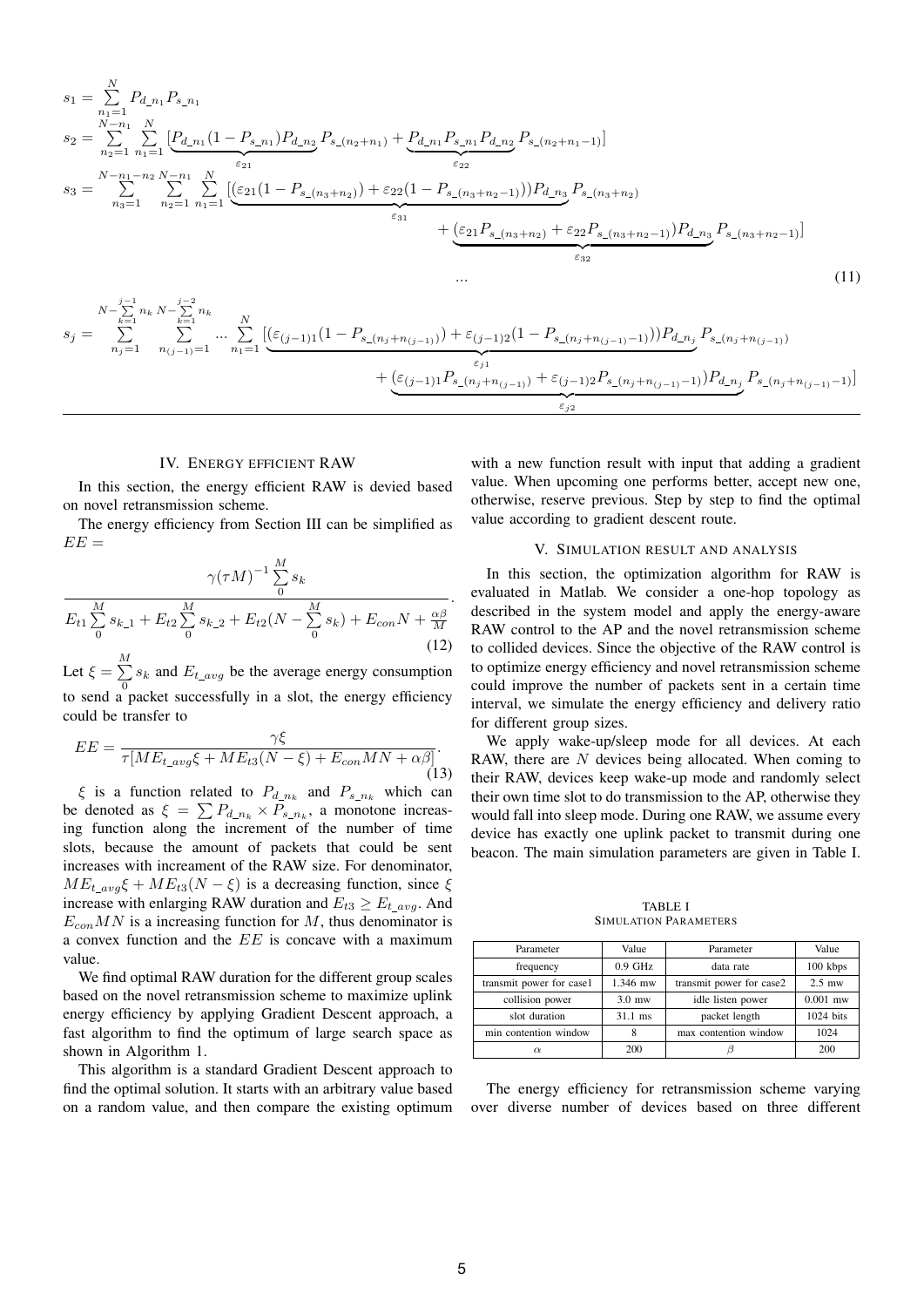Algorithm 1 Gradient Descent Energy-aware RAW Control with Novel Retransmission Algorithm

- 1: Step 1: AP recognizes the size for each group (the number of devices in one group as  $N$ ).
- 2: Step 2: estimate optimal RAW size for a certain group as M.
- 3: loop
- 4: Initialize  $M_{old}$  and  $M_{new}$  as two random numbers.
- 5:  $EE\_derivative(M) = Diff{-}EE(M, N), M$
- 6: while  $abs\{EE(M_{old})-EE(M_{new})\} \geq precision$  do
- 7:  $\partial = 0.01$
- 8:  $M_{old} = M_{new}$
- 9:  $M_{new} = M_{old} \partial \times EE\_derivative(M)$
- 10: end while
- 11: return M
- 12: end loop
- 13: Step 3: AP sets the window size as  $M$  equal time slots for this group. The devices fall into sleep mode to save energy, and wake up until coming to the allocated window.
- 14: Step 4:  $N$  devices in the group try to estabilish connection with AP by randomly selecting one of M time slots in the window and attempt to access channel.
- 15: N devices in the group choose one of M slots in the window randomly.
- 16: Devices attempt to access the channel to build connection with AP as Case 1 and Case 2.
- 17: When the device could not access in the selected slot, reattempt to access in the following slot. The operation is same as in the previous one.
- 18: If the device still fail to access the channel in next slot, the device needs to wait for the next allocated RAW for the group to re-access.



Fig. 4. Energy efficiency comparison based on the same window duration with various amount of devices.

durations of one RAW  $(M=120,180, 240)$  is shown in Fig. 4. It can be observed that the curves are concave with the one optimal value. The maximum energy efficiency of three window sizes are related to different group sizes. When the number of time slots in RAW is fixed, if the group size is small, energy efficiency for three RAWs goes up with the increment of the number of devices since the overhead energy consumption would decrease for less secheduling information need to send as for whole network communication. And three curves reach the peak points, which are forwarding along the RAW sizes as N=70 for M=120, N=80 for M=180 and N=100 for M=240, because the optimal capacity of the large RAW is higher than the small one. After the peaks, the trends of three curves declines, and rate of abatement is higher when duration is shorter, since high collision probability lowers the data rate and enlarges energy consumption. It also is the reason to lead to worse performance with short RAW duration for a big group size with high slop in the Fig. 4.



Fig. 5. Energy efficiency comparison based on the same group size with various amount of time slots.

Fig. 5 shows the energy efficiency based on retransmission scheme with three amounts of devices (N=45, 90, 135) as it varies along diverse number of time slots. All three curves are concave with a maximum value along the diverse RAW duration. The optimal RAW size for various group sizes is not same. And the best matched window increases with the number of devices per group. When RAW duration is fixed for different groups, if the number of time slots is small, the energy efficiency of three scenarios is low and the trends of the three curves all go up, since collision probabilities are high and decreases with enlarging window size. And that is also the reason for the increasing rates of them are negatively correlated with group scales. At this stage, collision is the main factor for the data rate and energy consumption. The optimal window sizes as the peak points of uplink energy efficiency for three groups increase with the number of devices, for higher capacity for larger window. However, if the RAW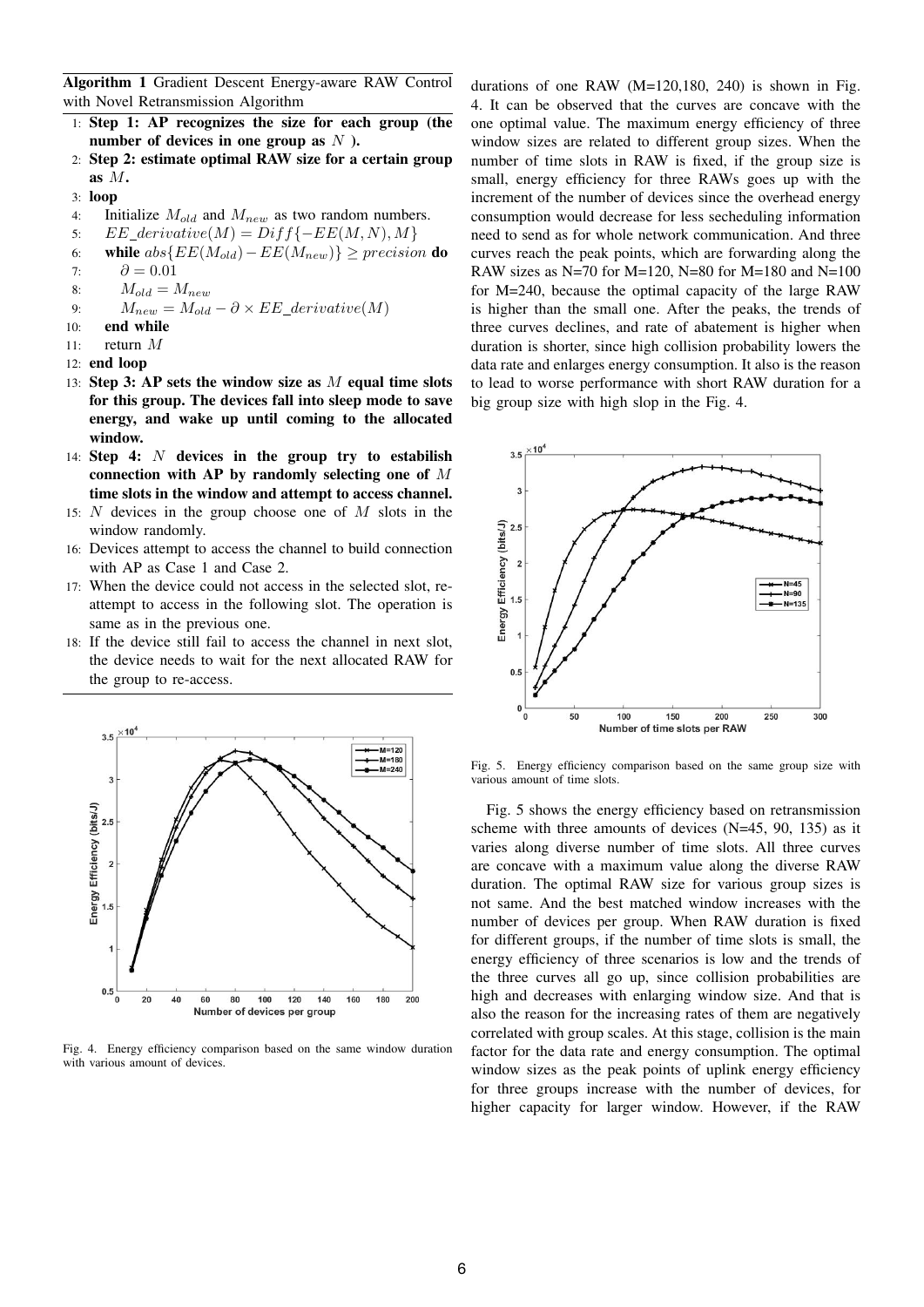duration is too large, after the peak value, the energy efficiency would drop due to long time in wake-up mode, which means contention power of devices would be high. The amount of energy consumption on overhead information is opposite with the group size, so the energy efficiency decreasing speed of small group size is higher than that of lager groups.



Fig. 6. Energy efficiency comparison between existing RAW and proposed RAW.

Fig. 6 shows the energy efficiency comparison between the existing RAW and the proposed one. The proposed RAW is to set the best matched window size based on group size to achieve optimal energy efficiency based on the novel retransmission scheme that is in this scenario the the collided devices retransmit in next slot, while the legacy scheme is to retransmit in another allocated RAW when there is a collision. According to simulation results, the uplink energy efficiency of proposed RAW improve 12.3% in general when comparing with the existing RAW.

With random selection in uplink communication, there are many empty slots without device to choose. The proposed RAW with retransmission scheme is to retransmit in next slot for collided devices in crowded slot (selected by more than one device), which could reuse the empty slots, while the exsiting RAW is to retransmit in another allocated RAW, so there are more packets could be transmitted in proposed RAW, leading to high energy efficiency. When the group size is small, the energy efficiency increase along the raising the number of devices, since the scheduling information do not need to send mutiple times which lowers the overhead energy consumption. And large group size brings in more empty time slots in this stage, so the improvement is more distinct with increasing of the number of devices per group. However, the trend declines after peak due to more collision with the high number of devices. And higher active power consumotion for lager group is the other reason for decline.



Fig. 7. Delivery Ratio comparison between existing RAW and proposed RAW.

Fig. 7 shows the packet delivery ratio comparison between the existing RAW and the proposed one. It can be observed that the proposed one could improve in general 7.5% when comparing with the existing RAW. Reuseing empty slots in retransmission scheme makes more packets being sent in one window. In other words, the ratio of the transmitted packets number and the number of time slots is higher for proposed RAW than the existing one. With the rising number of devices per group, the trends of two RAW settings go down due to higher collision probability which leads to consume more energy and less packets that are successfully transmitted. The number of empty time slots in proposed RAW would decrease through retransmission control, so the rate of decrement in proposed one is lower than the existing one and the improvement is larger for higher density of devices per group.

Simulation results demonstrate the proposed energy-aware RAW control with novel retransmission scheme could bring about superior energy efficiency and delivery ratio for IEEE 802.11ah uplink communications.

# VI. CONCLUSIONS

In this paper, we focus on energy efficiency for IoT applications. The novel retransmission scheme is presented to reuse the empty slots. An energy-aware window control algorithm based on retransmission scheme is proposed for IEEE 802.11ah based networks to optimize uplink energy efficiency through adapting RAW duration for different group sizes for diverse number of devices access simultaneously. The algorithm is built based on Markov Chain and probability theory to monitor the access process and dependency of each time slots. And the transmission probabilities is evaluated of various states a device may fall into when sending a packet during one RAW. On account of that, overall energy consumption and data rate are estimated to contribute to energy efficiency. To maximize the energy efficiency, we find the optimal solution by applying Gradient Descent approach.